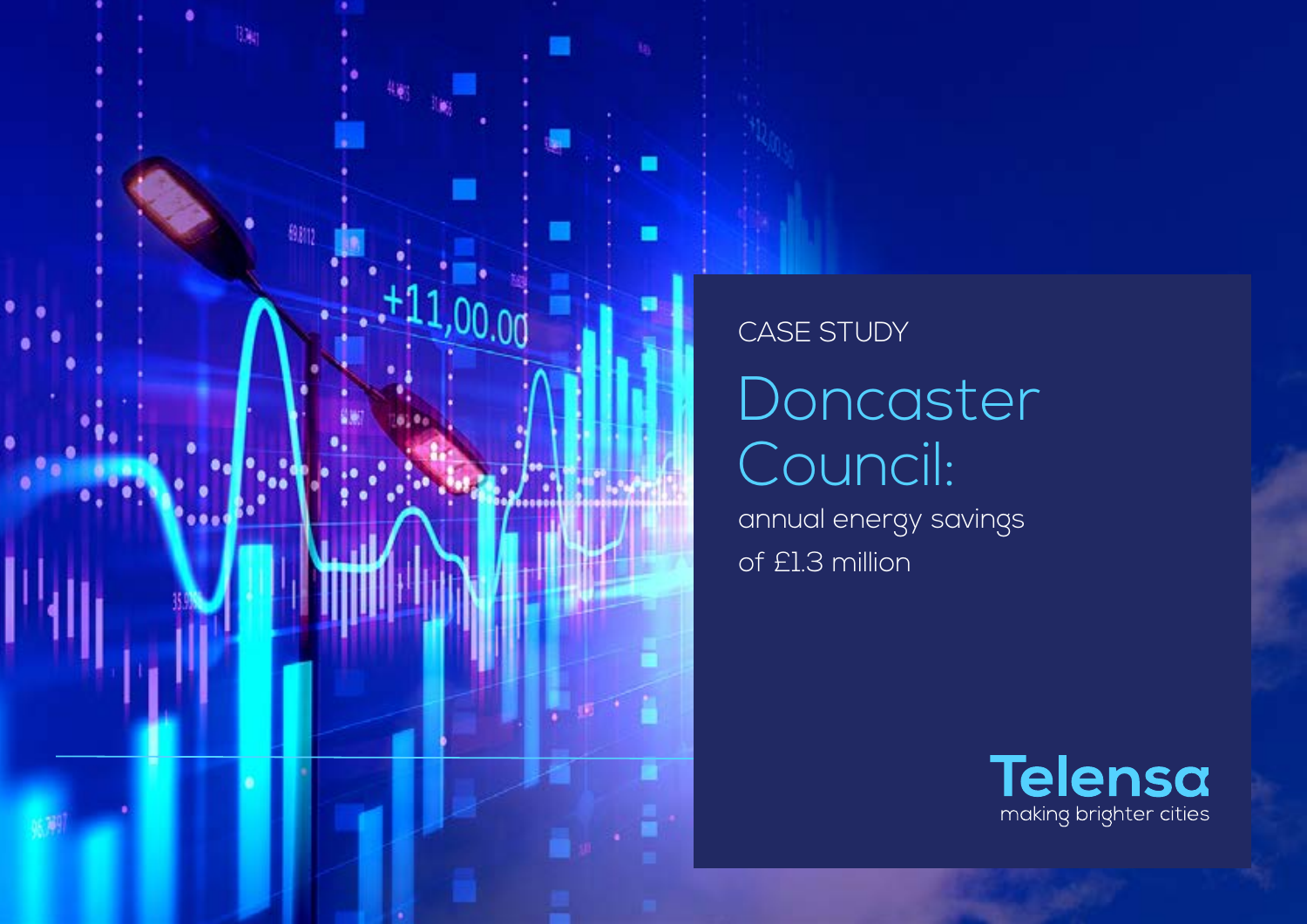# lighting the first smart city

application at scale



Smant street boncaster is the largest metropolitan borough in England covering 220 square miles and housing over 45,000 smart streetlights.

Along with most English councils, Doncaster faced reductions in core funding, creating a difficult balancing act of yearly budgets. The council needed to reduce their streetlight energy usage to mitigate energy price increases, meet tough carbon emissions targets and better allocate spend in the borough.

#### Funding

The council took the initiative and created a business case to seek external funding, as finding the resources from public spending was going to make the process much slower. The business case clearly showed the short-term return on investment (ROI) of a smart street lighting solution extended over the product's 20-year lifespan, and this exercise secured £14.4 million of internal and government backed Salix funding.

Doncaster Council is already well on their way to recouping their investment as the solution is achieving overall energy savings of approximately £1.3 million annually with potential to increase this in the future.

Usi<br>solu<br>stre<br>sm Using Telensa's wireless solution to connect our streetlights has achieved smarter, more efficient and more reliable lighting for our residents – it's the backbone of our connected town

**THE STATE STATE**<br>Morris<br>Lighting E Craig Morris Street Lighting Engineer

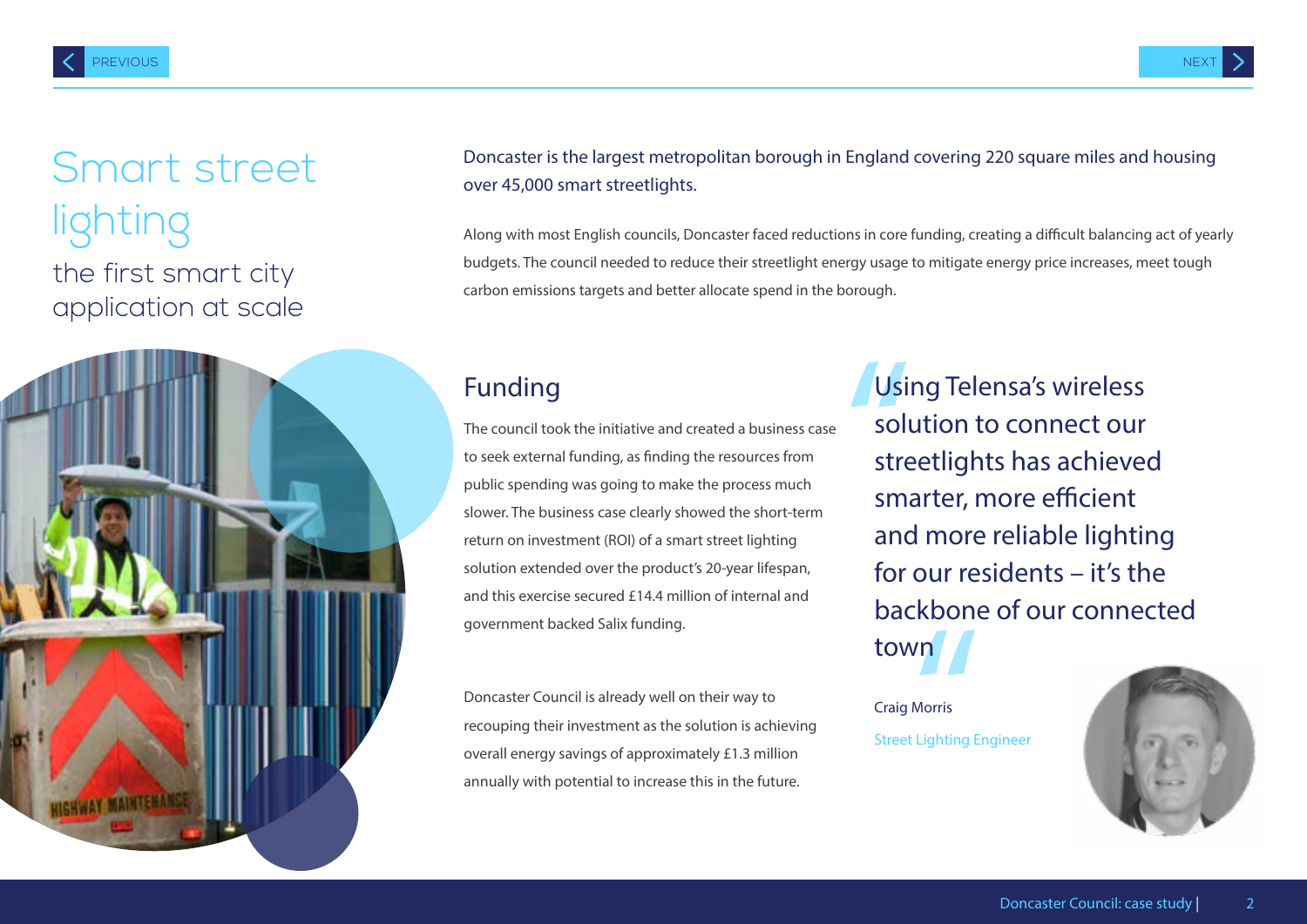## Smart street lighting

providing the perfect infrastructure for further cost savings



In addition to the energy savings achieved by the council's connected LED streetlight upgrade, they have taken advantage of further streetlight initiatives to increase savings for the borough.

### Traffic Adaptive Lighting

In late 2018 Doncaster Council used its smart streetlight infrastructure to trial traffic adaptive lighting. This is where the output of a group of lights is dynamically adjusted by the central management system (CMS) based on real-time traffic data from a radar-based sensor. The trial controlled 178 lights from Junction 3 of the M18 into Doncaster and the data obtained showed peak volumes of 29,000 movements per day and highlighted a 'black period' after 8pm equivalent to only 7,000 vehicle movements per day. This analysis justified the move from Class M4 lighting to Class M5 between 8pm and 5am when it was previously between 10pm and 5am.

The energy savings from doing this were substantial, down from 67,087KWh to 51,474KWh and translated into savings of 23% in KWh and 19% in energy spend.

The council is building on the success of this trial by placing further sensors in strategic locations.

#### Recycling project

Doncaster Council spearheaded an innovative partnership with the National Offender Management Service and local prison HMP Lindholme, employing inmates to break down old luminaires to their component parts. This project saw 97% of the luminaire materials being recycled. This delivered a surplus of around £2 per fitting, totalling approximately £90,000, which Doncaster will be reinvesting into its street lighting.

This project produced more than just financial benefits; environmental impacts were minimised as the luminaires were recycled by a local recycling company. Furthmore, inmates benefited from earning, were encouraged to seek further education and the prison service managed to recoup some of the costs to house inmates.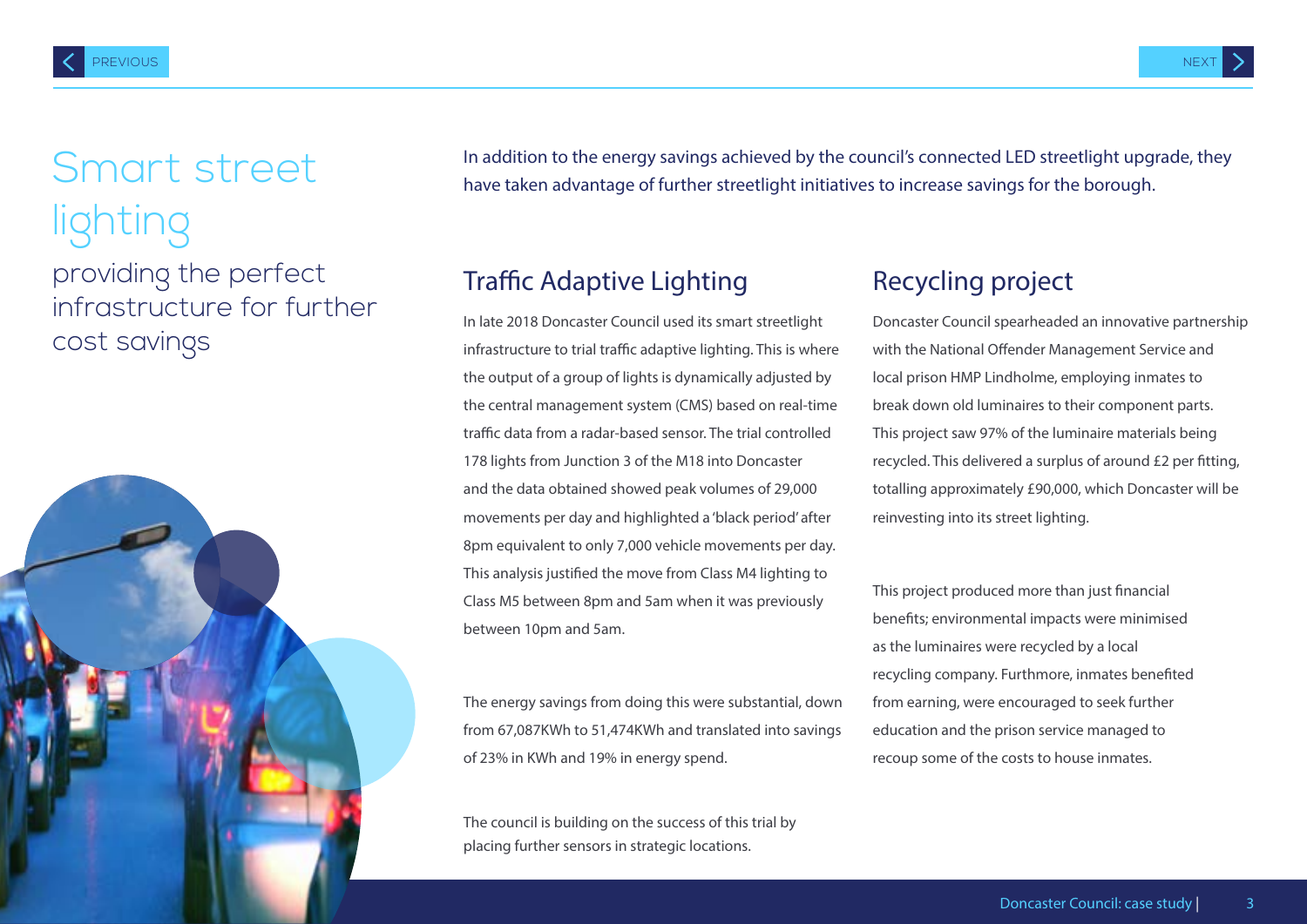### Doncaster Council

how their energy savings and maintenance cost savings added up



Doncaster Council achieved energy savings of EXECUTE: LEGINGING COMMUNICATION CONTINUES ON THE STATE STRING OUR SMART STREETIGHT

- Precisely dimming light levels in response to their chosen external factors
- Precisely trimming the time streetlights are burning at dusk and dawn to lower burn hours and inefficiency
- Adapting power use to deliver constant light output, adapting to the combined effects of gradual LED lumen depreciation and dirt build-up between cleaning intervals

Doncaster Council achieved significant maintenance cost savings by using the CMS generated, detailed insights and 24/7 fault reporting to:

- Remove night patrols
- Better first-time fix rates
- Enhance resource planning
- Remotely respond to residents' light-level requests

Ou<br>pro<br>end<br>bor mprov<br>ts.<br>neer project has been an enormous success for the borough, reducing the council's total electricity spend by over 25% and providing improved lighting for residents.

#### Craig Morris

Street Lighting Engineer